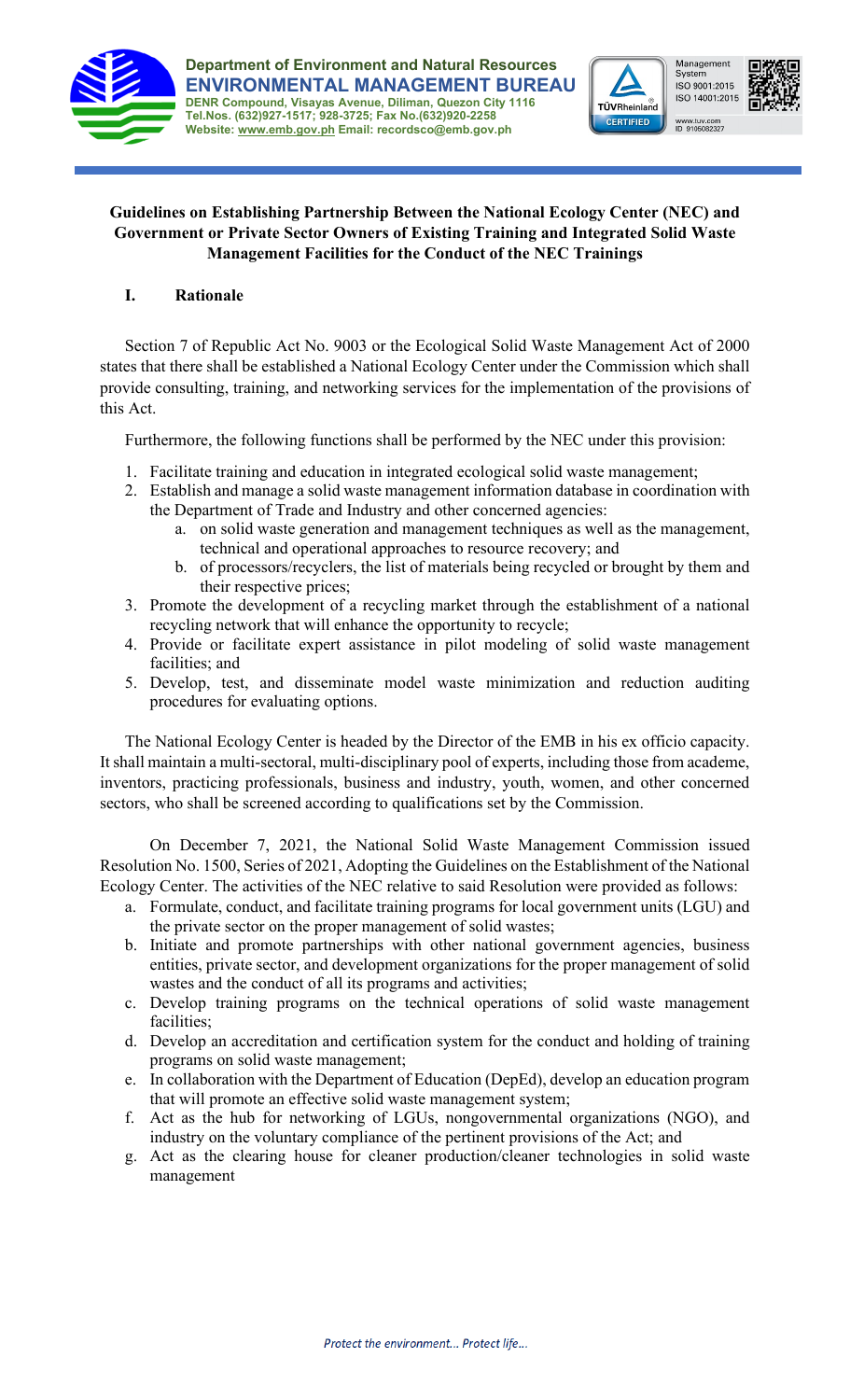## **II. Partnership with Government or Private Sector Owners of Existing Training and Integrated SWM Facility for the NEC Trainings**

During the NSWMC Executive Committee Meeting held on March 3, 2022, the EMB Director and NEC Head recommended for the issuance of an Addendum to NSWMC Resolution Non. 1500 to consider the existing facilities of the government and of the industry to serve as a possible venue for the conduct of the trainings.

Further, it was proposed that a Memorandum of Agreement between the NEC, through its Head, and the government or private sector partners that serve as training institutions with the existing or ongoing construction of training facilities, shall be executed to formalize the partnership on the conduct of face to face trainings in their training facilities/institutions and that these partners may apply as additional NEC members based on the qualifications set by the Commission.

### **III. Qualifications of Possible Government or Private Sector Partners with Existing Training and Integrated SWM Facility for the NEC Trainings**

Consistent with the qualifications for an appointment as a member of the NEC provided in NSWMC Resolution No. 1500, Series of 2021, the following shall be part of the minimum qualifications of a government unit /private company SWM Facility operators to be recognized as NEC members and NEC Training Centers.

#### **3.1 Government and Private SWM Facility Operators (with Training Facility)**

- 1. Secured all necessary Environmental Clearances and Permits:
	- a. Environmental Compliance Certificate
		- b. Discharge Permit
		- c. Permit to Operate (for air pollution sources)
		- d. Hazardous Waste Generation ID
		- e. TSD Registration (if applicable)
- 2. Proof of Environmental Compliance with Secured Permits
	- a. EMB Regional Office's Monitoring Report of SWM Facilities Full Environmental Compliance;
	- b. Proof/records showing the sufficient income to shoulder the operation and maintenance expenses of the facility and database of the process of different types of waste diverted in a monthly basis.
- 3. With registered Pollution Control Officer;
- 4. Existing operating units or facilities should be used for training and demonstrations;
- 5. Availability of training room and computer/s, projector, white screen, sound system.

## **3.3 NEC Trainers/Pool of Experts**

In line with NSWMC Resolution No. 1500, Series of 2021, the qualifications for appointment as a member of the NEC and other matters pertinent to its operation shall be as follows:

- 1. Be a Filipino Citizen;
- 2. Have a proven and credible track record on his/her field of expertise;
- 3. Has not been convicted of a crime involving moral turpitude;
- 4. Be a reputed authority on specific aspects of solid waste management as related to sectors or areas, such as:
	- a. Reuse or recycling of solid wastes;